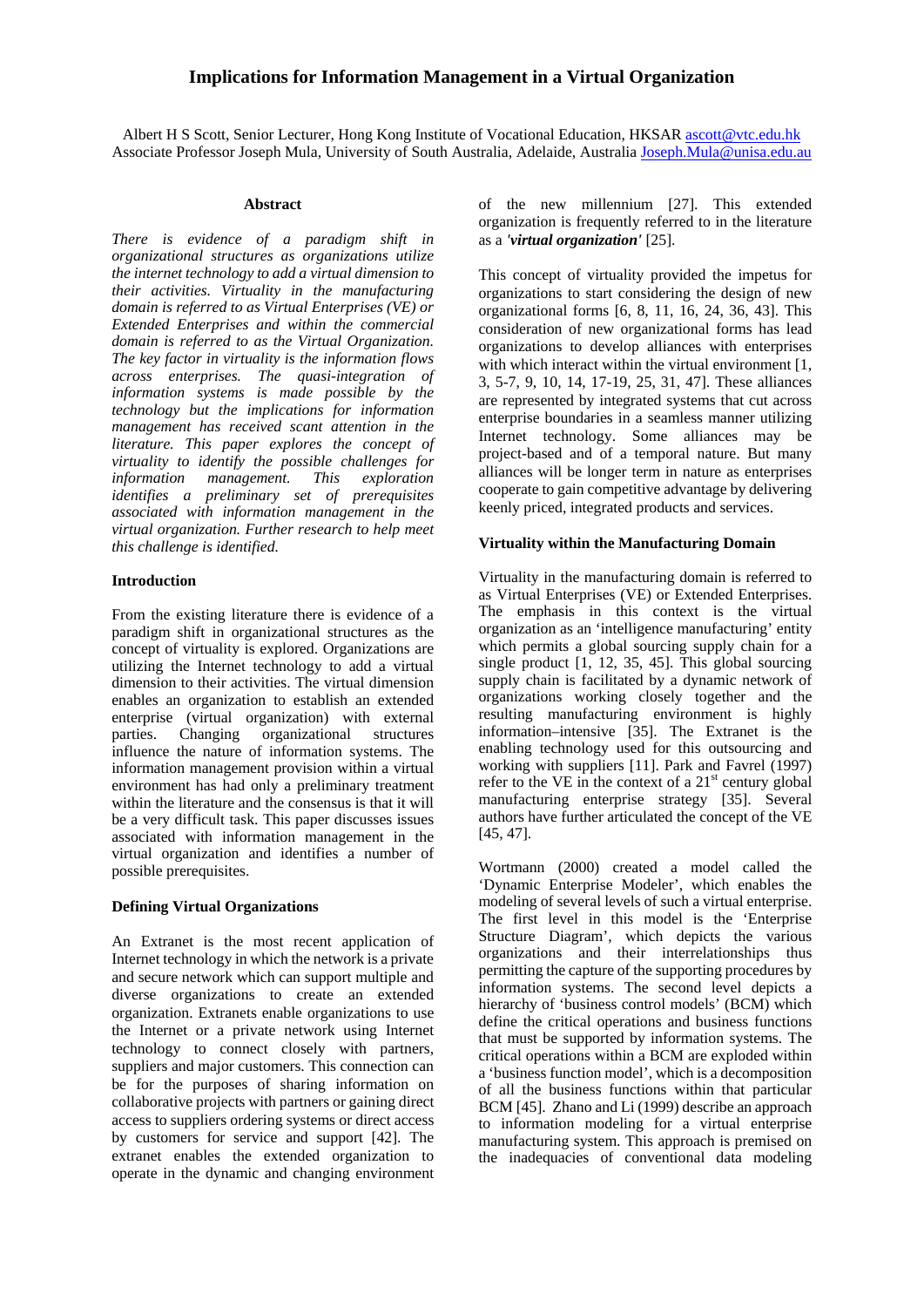systems and proposes a new schema for product variant classification [47].

The combined advances in both manufacturing and information communications technologies have been posit as enablers for strategic alternatives by the integration of the manufacturing and business strategies into a total manufacturing information system (TMIS) [23]. The TMIS would help in the creation of a strategic tool by integrating all applications to provide enhanced capabilities that otherwise could not be achieved by separate applications. It is the capability of information and communications technologies to integrated advanced manufacturing technologies that differentiates the TMIS from existing manufacturing systems.

Consideration has been given to the need to define precisely the information access rights and visibility levels for partners within the VE, with the acknowledgement that there was a lack of a common definition of a VE in the literature [1]. Access to information within the VE in the manufacturing domain correlated with the development of a general research base regarding web-based information systems (WBIS) within the commercial domain [13, 14, 34, 42].

### **Virtuality within the Commercial Domain**

Virtuality within the commercial domain is commonly referred to as the Virtual Organization and the emphasis in this context is the virtual organization as a structure for surviving and competing in a dynamic and changing business environment [7, 8, 27, 30]. Dunn and Varano (2000) present a framework within which they discuss WBIS as the consequence of the application of internet technology in developing three types of WBIS; the Internet; the Intranet and the Extranet [14]. In the absence of a research base, Dunn rightly adds a cautionary note that such systems are a relatively new phenomenon with many of the business issues uncertain and confusing. These business issues include the management and control of the user access, maintaining the security of all data and transactions, and having flexible business rules and policies [14, 25].

Six models of virtuality have been proposed in an attempt to classify the various forms that virtual organizations could take, although it is admitted that some of these are, in essence, an electronic re-implementation of traditional forms of doing business [8]. The six models of virtuality are virtual face, co-alliance, star-alliance, value-alliance, market-alliance, and virtual broker. The virtual face model is an existing organization that establishes an Internet presence in which products or services can be marketed and standard transactions performed over the Internet. The co-alliance model is the establishment of partnerships to collectively offer a

product or create a service on the internet. The star-alliance model has a dominant partner who provides a particular competency or expertise over the internet to several partners within a similar domain. The value-alliance model is basically either project-based, such as in a value-chain, or product-based, such as in a supply-chain with the co-ordination, in both instances, facilitated by the extranet. The market-alliance model is the collaboration, to offer a package of services or products, on the internet, by partner organizations whose normal activities are primarily Internet-based. The virtual-broker model is a dynamic network of relationships established to exploit a business opportunity to offer a unique product or service.

These models of virtuality tend to reflect the various perceptions, within the existing literature, of the forms that a virtual organization can take. The practical examples of virtuality that are visible are within existing e-commerce systems. E-commerce systems encompass business-to-customer and business-to-business systems, which have evolved into customer relationship management and supply chain management systems respectively. A customer relationship management system is defined as the integration of the sales, marketing and service strategies and a supply chain management system is defined as a network of relationships that organizations maintain to source, manufacture, and deliver products [20].

## **Review of the term 'Virtual Organization'**

The terms 'extended enterprise', 'virtual enterprise' and 'virtual organization' had been used within the literature to encompass new organizational structures [11, 16, 21, 24, 25, 28, 31, 33, 35]. These new organizational structures being made possible by the application of internet technology [10, 14, 44]. In this paper a virtual organization refers to a number of possible connotations of organizational models.

# **Key Factor in Virtuality**

The flow of information across enterprises is the key factor in virtuality. Information systems were traditionally synonymous with data processing activities of organizations in which the interrelated components would collect, manipulate and disseminate data and information, including a feedback mechanism, to meet particular business objectives [41]. Types of information systems included those at the strategic, management and operations levels and covered functional areas such as sales & marketing, manufacturing, finance, accounting and human resources [22]. Manufacturing information systems have normally been single applications with their foci being the computerization of advanced manufacturing technologies [23]. In the commercial domain information systems were frequently created on the basis of specifications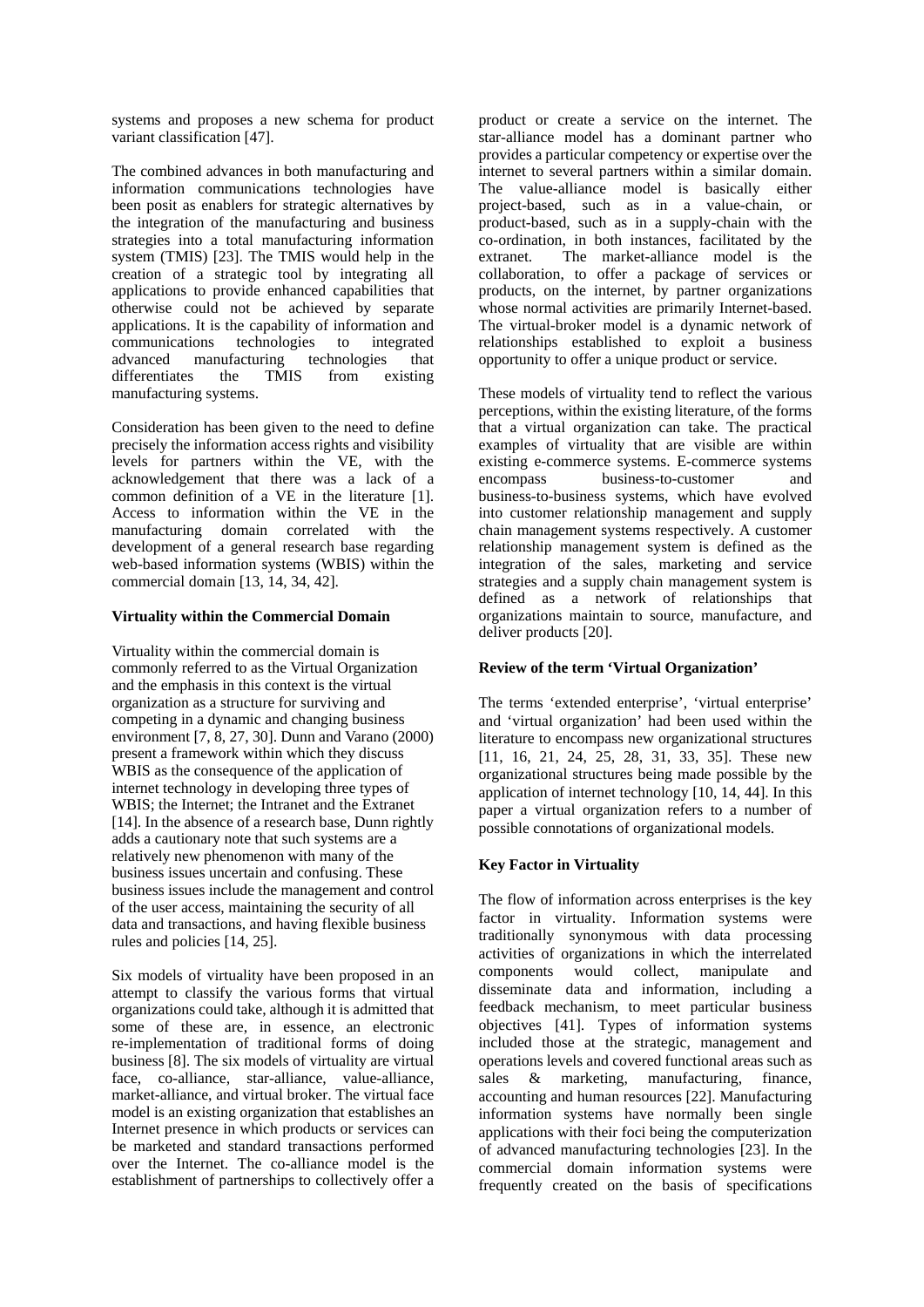provided by managers and reflected past or current competitive needs [38]. The lack of responsiveness of such information systems to competitive needs was partially addressed by the introduction of enterprise resource planning systems (ERP). However the underlying strategy of ERP systems was the implementation of a standardized approach to methods and procedures that reaped the benefit of efficiency but at the expense of innovation that is necessary to respond flexibly to changes in the environment [15]. In an era of the virtual organization this traditional approach is under review. The determination of information systems' requirements, in a virtual organization, is deemed an order of magnitude more difficult because of two main constructs : the unique characteristics of a virtual organization including responsiveness, dispersion and empowerment of staff [25]; information systems developers do not always know exactly who the users are going to be and what their information needs might be [40].

## **Information Management within a Virtual Organization**

Changes in information systems and organization structures, in the past, have generally occurred within the relatively stable environment that traditional organizations have normally operated within. Within the virtual organization there are going to be two or more partner organizations. Relationships between these partner organizations may be of a temporal nature [26], the duration of which may be unknown. Within the virtual organization, although relationships are temporal, it would be reasonable to deduct, based on the past, that information systems and organization structures would continue to influence each other and bring about changes in how organizations position themselves. The literature would tend to support this, in part, by portraying the virtual organization as having low levels of bureaucracy and being adaptable and flexible [26, 27].

Models of virtual organizations have been posit [8] to illustrate the organizational structures of such organizations. However the influence of the structure of the virtual organization upon the nature of the information systems provision has received scant attention within the literature except to highlight that it is a task of such magnitude that it may require a multi-disciplinary approach [11, 26].

The virtual organization depends on information to survive [16, 29, 46]. The nature of information in a virtual organization is deemed to differ from that which is provided by existing information systems. Current information systems store a static representation of an organization's information within its software systems and databases or data warehouses and tend to be inflexible and unresponsive in dynamic business environments [27]. The term 'dynamic business environments' typifies the environments within which virtual organizations exist [36]. To make information available to all parties in a virtual organization is the key challenge [2]. This challenge is to make available single accountable data that is visible and readily available to all in a virtual organization in a timely manner to enable decisions to be made or activities commenced.

Complications from the integration of information systems of strategic partners within the virtual organization may also result in chaos unless great care is taken in the selection of partners [37]. Virtual organizations have been described as operating on the edge of chaos with change even rapid change being about the only constant [4]. Attempts to standardize electronic data interchange vocabularies have only been partially successfully and recent initiatives to standardize the e-business extensible markup language highlight difficulties in reaching agreement on standards for information exchange between organizations [39]. The quasi-integration of information systems is made possible by the technology. However the resulting changes in organizational structures have the potential to be not well understood and to create more change than can be comprehended [32]. The challenge for information management is to respond to these changes.

## **Challenges for Information Management in the Virtual Organization**

Participants within a virtual organization, in common with other enterprises, may need to undertake information systems planning (ISP). However within a virtual organization there are a number of participants and it may therefore be necessary for the ISP to be conducted collectively. Participants could include a dominant organization (or the coordinating party), suppliers, partners, and major customers. The dominant organization would be expected to have a pivotal role in the conduct of the ISP. The determination of information systems (IS) requirements within a virtual organization would necessitate wider participation, than in the traditional organization, because of the cross-organizational dimension. However wider participation may be more time consuming and less responsive which in turn conflicts with a characteristic of virtual organizations, namely responsiveness.

Another possible concern regarding wider participation is that the creativity in determining IS requirements might be constrained by concerns about the practicalities of implementation. The dynamic nature of virtual organizations may result in continual change requests to the IS requirements which may lead to system degradation. To determine IS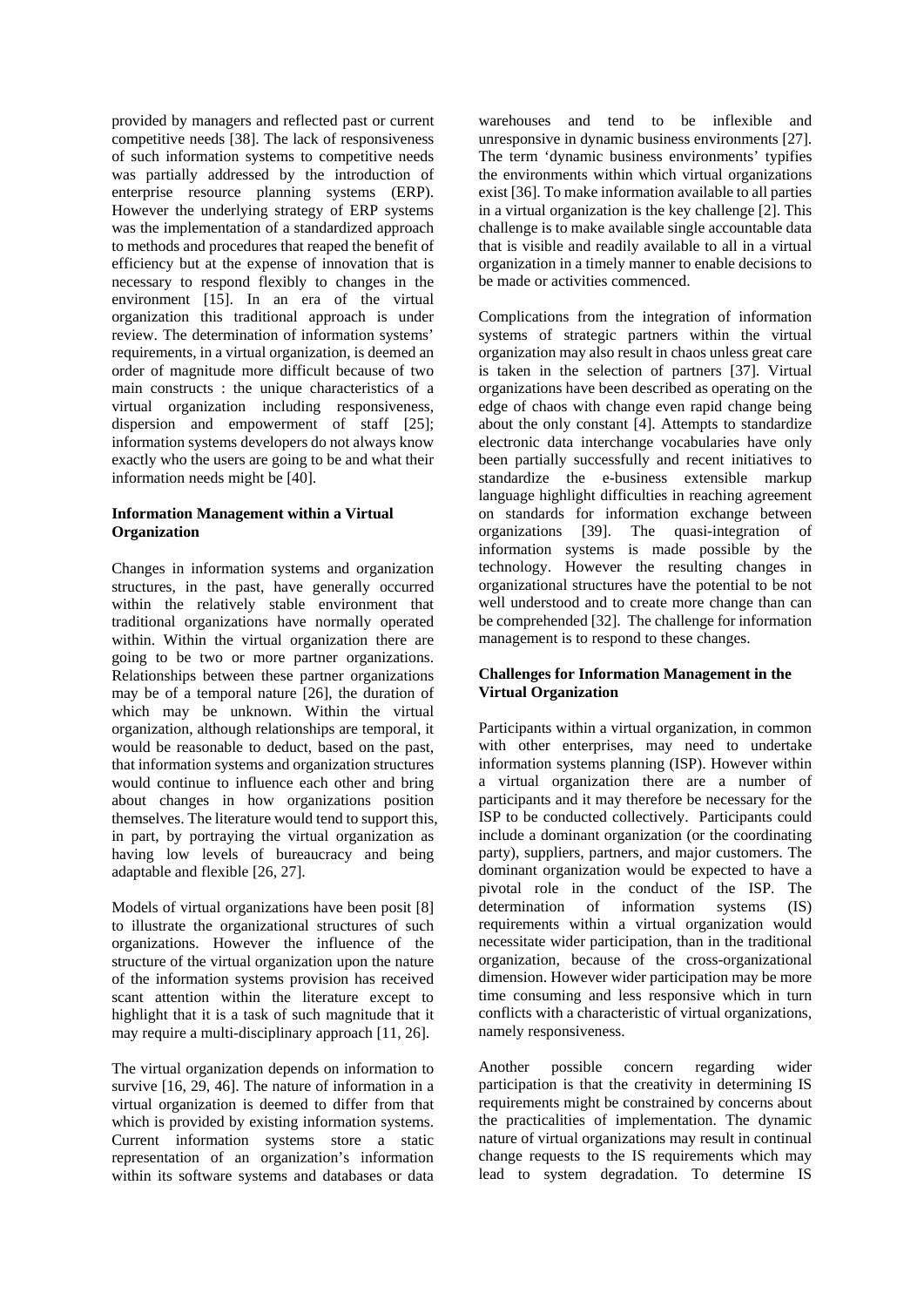requirements of a virtual organization would require knowledge of the inter-organizational processes and attributes associated with these processes. This would suggest the need to establish cross-organizational teams to determine IS requirements. However an external consultant might provide a more objective and independent view of IS needs for a virtual organization, in contrast to staff from each enterprise. An external consultant would only have loyalty to the virtual organization. which could be established as a legal entity. Although an external consultant might be useful in the short term the enterprises would need to overcome any problems they might have, to achieve the long-term benefits of working cooperatively*.* 

A major problem facing management within a virtual organization is the security of data to prevent the leakage of sensitive or confidential data. The forgoing would infer that there also needs to be an awareness of the legal and confidentiality issues that may limit disclosure. Ultimately there is a need for trust amongst enterprises within a virtual organization.

Timely access to information within a virtual organization is essential to achieving the desired synergies. This would suggest that each enterprise within a virtual organization would need to adapt and change to have uniform approaches in the creation, classification and retrieval of all information resources. Perhaps a modular approach would need to be taken in which, a specification is created for each enterprise, within a virtual organization, that gains agreement on what data they must provide and how it should be able to be accessed.

Determining the information requirements for a virtual organization may entail dealing with a large volume of possible needs from all enterprises. Associated with this volume could be an accompanying complexity due to different perceptions of needs and the format in which needs are expressed. The characteristic of volume may be dealt with by the available technology, but the characteristic of complexity might be a much more subtle problem to address. To resolve, or prevent, this complexity might require a cross-organizational IS team and functional management staff from each enterprise, to work collectively to define the information needs. This collective working could be an example of the wider participation mentioned beforehand. In contrast to the traditional organization, this greater participation by functional management staff, may suggest that they have a role in the formulation and facilitation of new strategic IS initiatives, within a virtual organization. This may be a sensible move in that functional managers

may have an awareness of internal issues across a virtual organization.

It is probable that enterprises within a virtual organization will try and leverage each other to gain access to pertinent information to gain the maximum benefits possible from the relationship. This leveraging would be dependant on good communications and trust amongst the enterprises involved. It is further suggested that with common objectives and interests enterprises within a virtual organization would contribute to innovative solutions or initiatives. However a possible drawback is that considerable effort might be devoted to exploring these proposed innovative solutions or initiatives. Moreover it would be necessary to ensure that any innovative activities are balanced against the need for adequate management control and available business processes.

## **Prerequisites for Information Management in a Virtual Organization**

Drawing upon the foregoing deliberations it is possible to identify a preliminary set of prerequisites associated with information management in a virtual organization.

- Information systems planning should be conducted collectively across a virtual organization to ensure efficient and effective exchange of information between enterprises.
- Information systems requirements determination should be conducted with wide participation by functional management across a virtual organization to strive for completeness in requirements.
- A cross-organizational team of IS staff and functional management staff should work collectively to prevent or reduce the degree of complexity of requirements in order to strive for conciseness in requirements determination.
- Enterprises should adapt, as far as possible, a uniform approach to data management in the creation, classification and retrieval of information resources across a virtual organization to better facilitate inter-organizational activities.
- Partner organizations need to balance their management and data security controls with the need for flexibility in the exchange of information to facilitate a dynamic, responsive and innovative environment.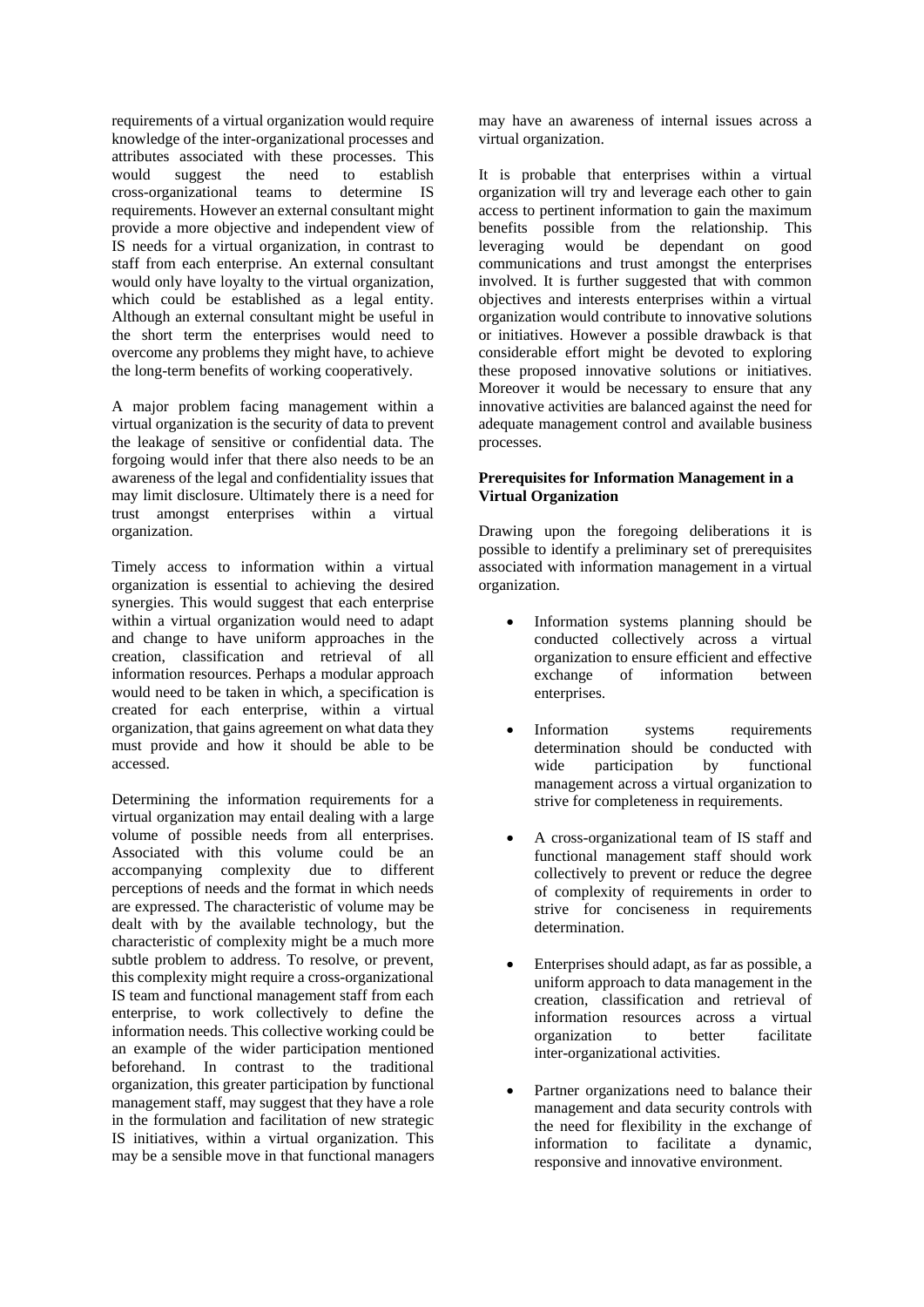• Partner organizations need to balance uniformity and cooperative working in information management with the creative nature of individual parties within a virtual organization.

## **Discussion**

This paper is exploratory in nature as the virtual organization is still a relatively recent phenomenon and many business and organizational issues have yet to be adequately addressed. Some of the issues related to information management are highlighted and possible approaches to remedied or minimize these issues are proposed. The term 'prerequisite' is used deliberately in this paper rather than 'success factor'. The lack of an established research base regarding virtual organizations and in particular information management in a virtual organization results in more assertions than statements of fact. The success, or otherwise, of information management in a virtual organization may be due to a host of factors including similar organizational cultures or high levels of trust amongst the partner organizations. Conversely, a lack of trust or different organizational cultures could lead to failure. To better understand the nature and issues associated with information management in a virtual organization may require a multi-disciplinary approach in the establishment of an adequate research base that would address the many business and organizational issues. Further research that would contribute to this research base may include: development of models to illustrate the different levels of integration and participation within a virtual organization, development of models of organizational and management structures appropriate for a virtual organization, longitudinal studies of organizations participating within a virtual organization to determine the critical organizational practices; investigation into the extent of measurable organizational cultural change resulting from inclusion with a virtual organization.

### **Summary**

This paper presents a contemporary review that illustrated differing forms that virtual organizations could take and highlighted the challenges for information management. A preliminary set of prerequisites is identified for information management in a virtual organization. Future research was identified that would contribute to the establishment of an adequate research base that would provide assistance in helping to meet the challenge for information management in the virtual organization.

#### **References**

[1] Afsarmanesh, H., Garita, C., and Hertzberger, L. O., "Virtual Enterprises and Federated Information Sharing," *Database and Expert Systems Applications Proceedings 9th International Conference, DEXA'98*, 1998, pp. 374-383.

[2] Alt, R. and Fleisch, E., Key Success Factors for Transaction-oriented Business Networking Systems, in *Business Networking*, H. Osterle, E. Fleisch, and R. Alt, (eds.), Springer-Verlag, Berlin, 2000, pp. 242-256.

[3] Alt, R., Puschmann, T., and Reichmayr, C., Strategies for Business Networking, in *Business Networking*, H. Osterle, E. Fleisch, and R. Alt, (eds.), Springer, 2000, pp. 95-116.

[4] Black, J. A. and Edwards, S., "Emergence of virtual or network organizations: fad or feature," *Journal of Organizational Change Management* (13:6), 2000, pp. 567-576.

[5] Bouras, et al., "Cooperative information systems over the Internet and the WWW," *EUROMEDIA '99. SCS*, 1999, pp. 232-236.

[6] Bressler, S. and Grantham, S., *Communities of Commerce*. Mcgraw-Hill, 2000, p. 115-116.

[7] Burn, J. and Barnett, M., "Communicating for advantage in the virtual organization," *IEEE Transactions on Professional Communication* (42:4), 1999, pp. 215-22.

[8] Burn, J. M. and Ash, C., "Knowledge management strategies for virtual organisations," *Information Resources Management Journal* (13:1), 2000, pp. 15-23.

[9] Carroll, M. L., *Cyberstrategies*. Van Nostrand Reinhold, New York, 1996, p. 20.

[10] Chan, S. and Davis, T. R. V., "Partnering on extranets for strategic advantage," *Information Systems Management* (17:1), 2000, pp. 58-64.

[11] Davis, M. and O'Sullivan, D., "Systems Design Framework for the Extended Enterprise," *Production Planning & Control* (10:1), 1998, pp. 3-18.

[12] Davis, M. and O'Sullivan, D., "Communications technologies for the extended enterprise," *Production Planning & Control* (9:8), 1999, pp. 742-753.

[13] Dietz, J. L. G. and Schouten, H., "Modeling business processes for Web-based information systems development," *Proceedings of the First*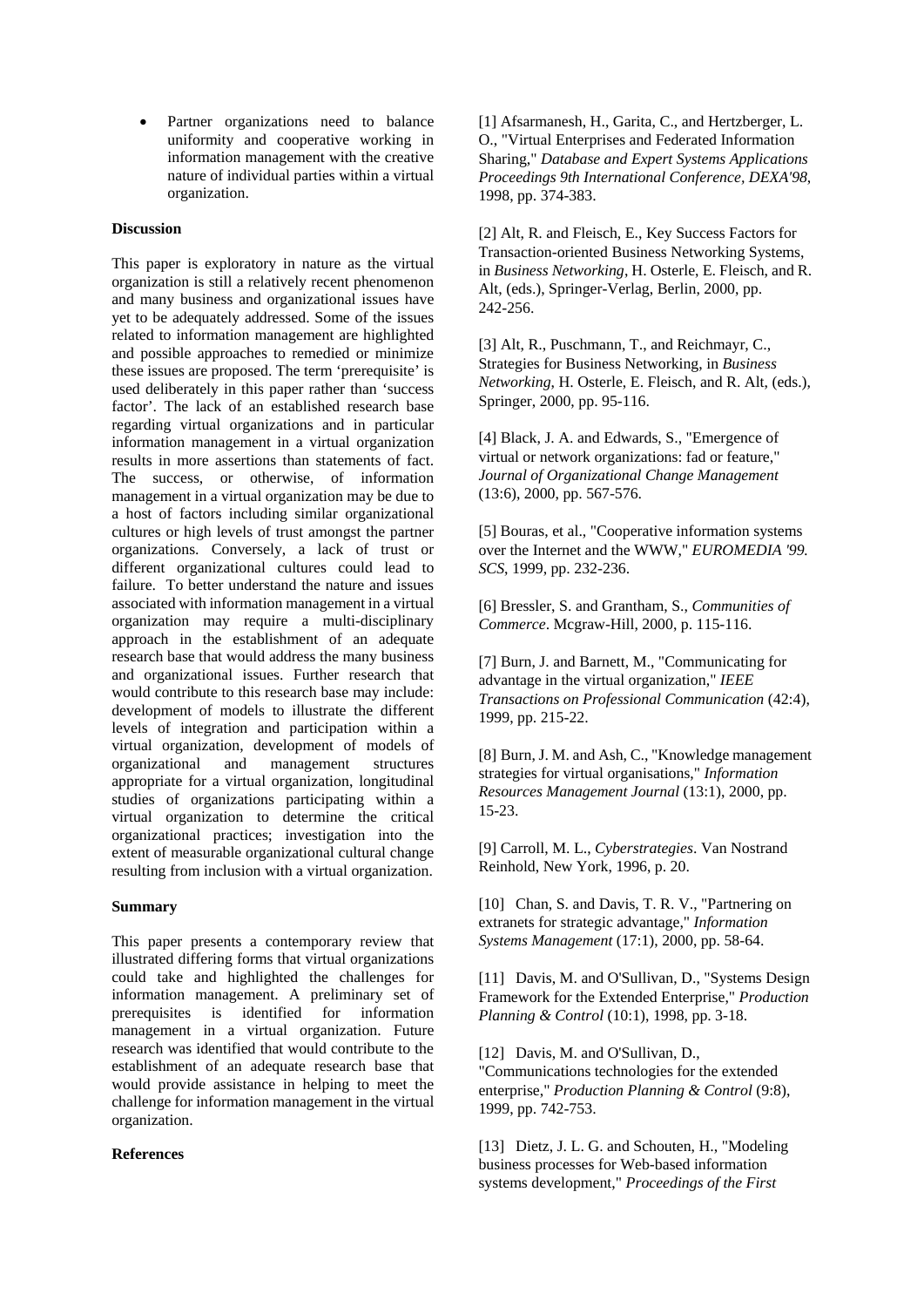*International Conference on Web Information Systems Engineering. IEEE Comput. Soc.* (1, 2000, pp. 270-282.

[14] Dunn, J. R. and Varano, M. W., "Leveraging Web-based information systems," *Information Systems Management* (16:4), 1999, pp. 60-69.

[15] Galliers, R. D. and Newell, S., "Back to the Future: From Knowledge Management to Data Management," *Department of Information Systems, London School of Economics and Political Science, Working Paper Series*, 2000.

[16] Gil-Estallo, M. D. A., et al., "The New Organizational Structure and its Virtual Functioning," *International Advances in Economic Research* (6:2), 2000, pp. 241.

[17] Graham, G. and Hardaker, G., "Supply-chain management across the internet," *International Journal of Physical Distribution & Logistics Management* (30:3/4), 2000, pp. 286-295.

[18] Gurd, G., "Information work and coupling in the virtual organization," *4th International Conference on Cognitive and Computer Sciences for Organizations. Communicating Knowledge in Organizations Proceedings Univ. Quebec, Montreal, Canada*, 1993, pp. 431-440.

[19] Hochuli Shmeil, M. A. and Oliveira, E., "The establishment of partnerships to create virtual organizations: a multiagent approach," *Re-Engineering for Sustainable Industrial Production. Proceedings of the OE/IFIP/IEEE International Conference on Integrated and Sustainable Industrial Production*, 1997, pp. 284-294.

[20] Kalakota, R. and Robinson, M., *e-Business Roadmap for Success*. Information Technology, ed. C. Jones. Addison Wesley, Massachusett, 1999, p. 111.

[21] Katzy, B. R. "Design and implementation of virtual organizations," in *Proceedings of the Thirty-First Hawaii International Conference on System Sciences (Cat. No.98TB100216). IEEE Comput. Soc. Part vol.4, 1998, pp.142-51 vol.4. Los Alamitos, CA, USA.*, 1998.

[22] Laudon, C. L. and Laudon, J. P., *Essentials of Management Information Systems*, Fourth ed. Prentice\_Hall, 2001, p. 39.

[23] Lee, C. Y., "Total manufacturing information system: a conceptual model of a strategic tool for

competitive advantage," *Integrated Manufacturing Systems* (14:2), 2003, pp. 114-122.

[24] Mahesh, S., "Virtual organizations," *1996 IACIS Refereed Proceedings. `Information Systems and Global Communications'. Univ. Wisconsin, Eau Claire, WI, USA*, 1996, pp. 271.

[25] Marshall, P. and McKay, J., *The Challenges of Interorganisational Management: An Emerging Issue in the Virtual Organization*. Internet-based Organisational Memory and Knowledge Management, ed. D. Schwartz, M. G Divitini, and T. Brasethvik. Idea Group Publishing, 2000, p. 201-221.

[26] Marshall, P., et al., "The essence and logic of the virtual organisation," *Proceedings of the Fifth Americas Conference on Information Systems. Assoc. Inf. Syst. Atlanta, GA, USA*, 1999, pp. 594-596.

[27] Mathotra, Y., "Knowledge Management for E-Business Performance: Advancing Information Strategy to "Internet Time"," *Information Strategy: the Executive's Journal* (16:4), 2000, pp. 5-16.

[28] Metselaar, C. and van Dael, R., "Organisations going virtual," *AI & Society* (13:1-2), 1999, pp. 200-9.

[29] Mowshowitz, A., "On the theory of virtual organization," *Systems Research & Behavioral Science* (14:6), 1997, pp. 373-84.

[30] Mowshowitz, A., "Virtual organization," *Communications of the ACM* (40:9), 1997, pp. 30-37.

[31] Mowshowitz, A. and Walsham, G., "Virtual organization: a vision of management in the information age," *Information Society* (10:4), 1994, pp. 267-94.

[32] Mukherji, A., "The evolution of information systems: their impact on organizations and structures," *Management Decision* (40:5), 2002, pp. 497-507.

[33] Pant, S., "Internet Enterprise planning," *IEEE Engineering Management Review*, 1997.

[34] Pant, S., Sim, H. T., and Hsc, C., "A framework for developing Web information systems plans: illustration with Samsung Heavy Industries Co., Ltd.," *Information & Management* (38:6), 2001, pp. 385-408.

[35] Park, K. h. and Favrel, J., "An Inter-organizational information system infrastructure for extended (or virtual) enterprises," *IFAC Intelligent Manufacturing Systems*, 1997, pp. 43-48.